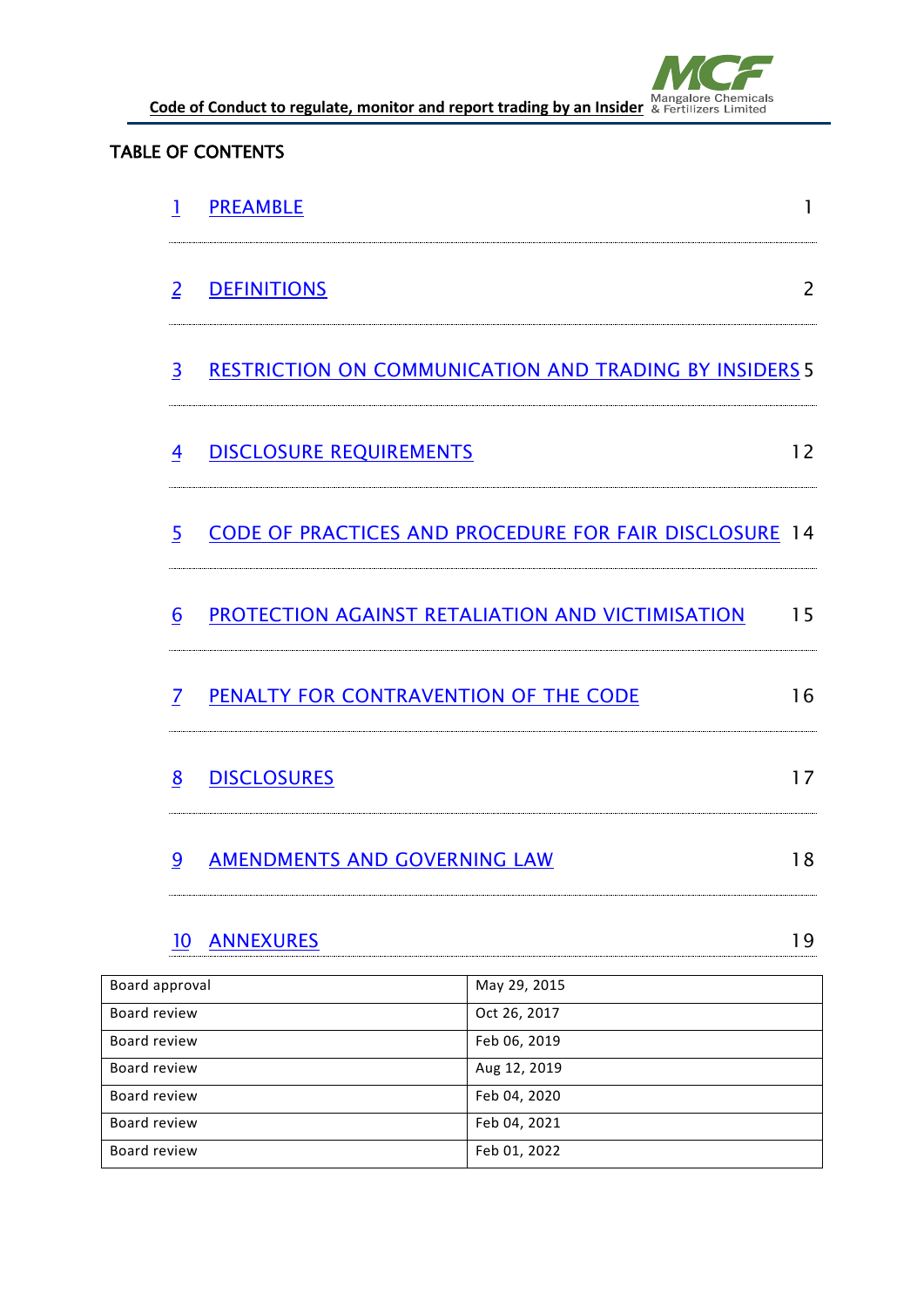

### 1 PREAMBLE

The Securities and Exchange Board of India (Prohibition of Insider Trading) Regulations, 2015 ("Insider Trading Regulations") came into force on May 15, 2015. These regulations are applicable to all listed companies. In terms of new Insider Trading Regulations, it is mandatory for every listed company to formulate a code of practices and procedures for fair disclosure of unpublished price sensitive information and a code of conduct to regulate, monitor and report trading by its employees and other connected persons.

In order to comply with the requirements of the Regulations, it is necessary to formulate a code of practices and procedures for fair disclosure of unpublished price sensitive information and a code of conduct to regulate, monitor and report trading by the Promoters, Directors, Key managerial Persons, Officers, Employees and other connected persons of Mangalore Chemicals & Fertilizers Limited ("the Company").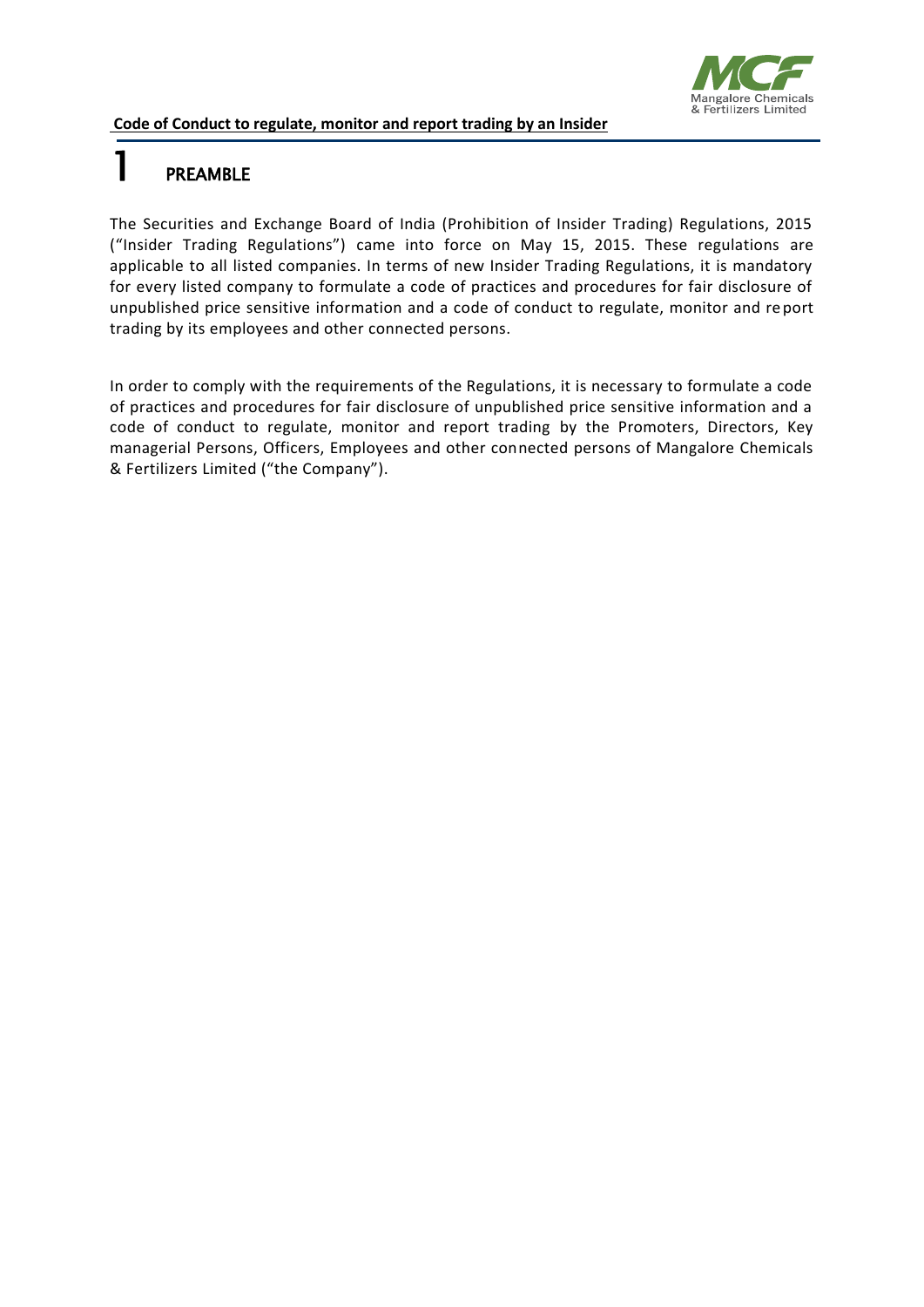

### 2 DEFINITIONS

"**Act**" means the Securities and Exchange Board of India Act, 1992 (15 of 1992)

#### **"Board"** means the Board of Directors of the Company

"**Compliance officer**" means the Company Secretary of the Company or any senior officer, designated so and reporting to the board of directors of the Company, who is financially literate and is capable of appreciating requirements for legal and regulatory compliance under these regulations and who shall be responsible for compliance of policies, procedures, maintenance of records, monitoring adherence to the rules for the preservation of unpublished price sensitive information, monitoring of trades and the implementation of the codes specified in these regulations under the overall supervision of the board of directors of the Company;

Explanation – For the purpose of this regulation, "financially literate" shall mean a person who has the ability to read and understand basic financial statements i.e. balance sheet, profit and loss account, and statement of cash flows.

#### "**Connected Person**" means,-

- i. any person who is or has during the six months prior to the concerned act been associated with the Company, directly or indirectly, in any capacity including by reason of frequent communication with its officers or by being in any contractual, fiduciary or employment relationship or by being a director, key managerial personnel, officer or an employee of the Company or holds any position including a professional or business relationship between himself and the Company whether temporary or permanent, that allows such person, directly or indirectly, access to unpublished price sensitive information or is reasonably expected to allow such access.
- ii. Without prejudice to the generality of the foregoing, the persons falling within the following categories shall be deemed to be connected persons unless the contrary is established,
	- a. an immediate relative of connected persons specified in clause (i); or
	- b. a holding company or associate company or subsidiary company; or
	- c. an intermediary as specified in section 12 of the Act or an employee or director thereof; or
	- d. an investment company, trustee company, asset management company or an employee or director thereof; or
	- e. an official of a stock exchange or of clearing house or corporation; or
	- f. a member of board of trustees of a mutual fund or a member of the board of directors of the asset management company of a mutual fund or is an employee thereof; or
	- g. a member of the board of directors or an employee, of a public financial institution as defined in section 2 (72) of the Companies Act, 2013; or
	- h. an official or an employee of a self-regulatory organization recognized or authorized by SEBI; or
	- i. a banker of the Company; or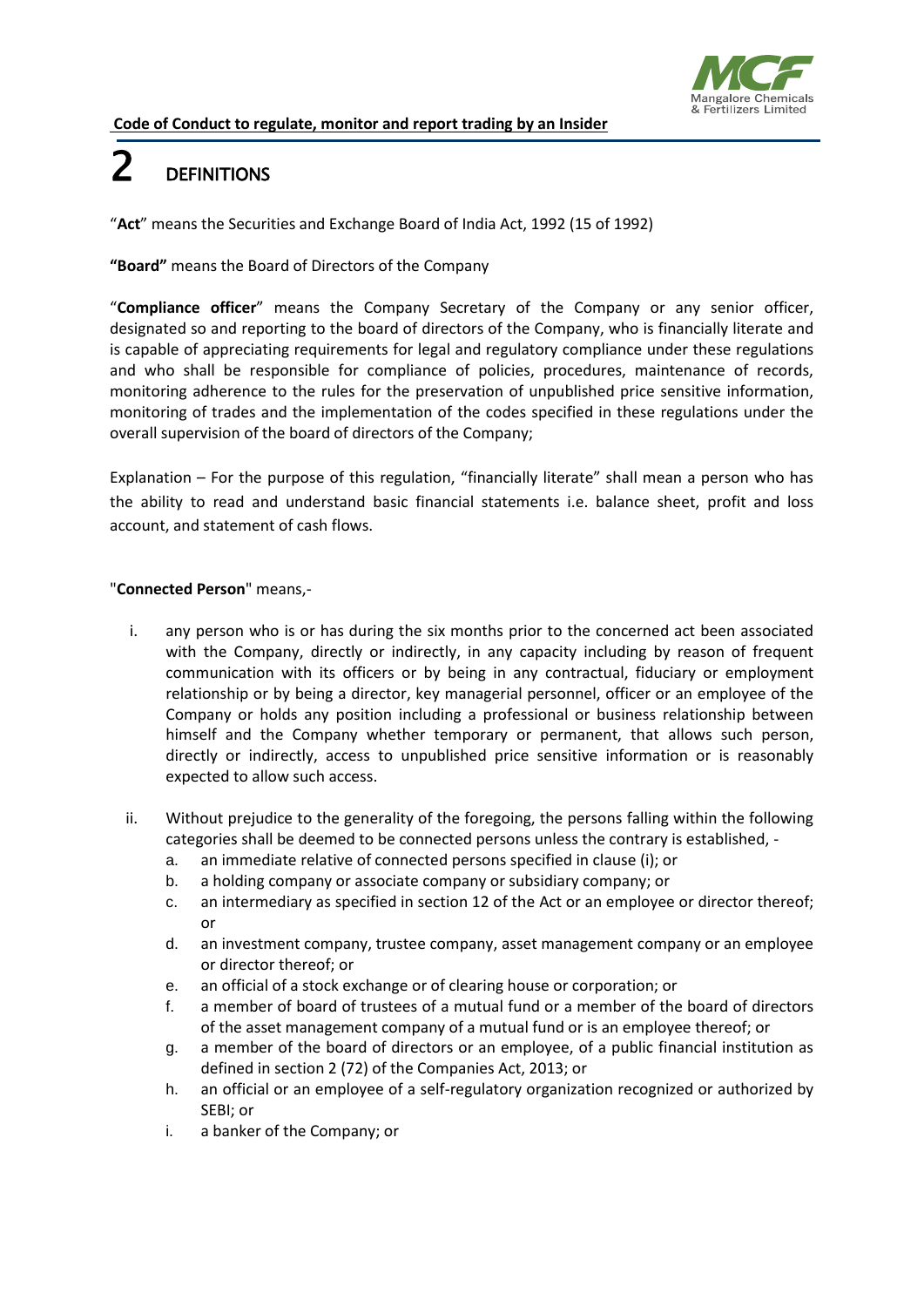

j. a concern, firm, trust, Hindu undivided family, company or association of persons wherein a director of a company or his immediate relative or banker of the Company, has more than ten per cent. of the holding or interest;

"**Contra Trade**'' means a trade or transaction which involves buying or selling any number of securities of the Company and within 6 months, trading or transacting in an opposite transaction involving sell or buy following the prior transaction.

#### "**Designated Persons**" means:

- a) Directors;
- b) All promoters and promoter group
- c) Chief Executive Officer and employees up to two levels below the Chief Executive Officer of the Company and its material subsidiary;
- d) Key Managerial Personnel;
- e) Such employees of the Company and its material subsidiary who have access to unpublished price sensitive information such as all employees in the Finance & Accounts, Legal, Secretarial & Compliance, Investor Relations, Communications and Media Communications departments;
- f) Any support staff of the Company such as IT staff or secretarial staff who have access to unpublished price sensitive information; and

Any other person who on the basis of their role and function in the Company, is reasonably expected to have access to unpublished price sensitive information(s) relating to the Company, as may be decided by the Chairman/Managing Director/Compliance Officer of the Company, from time to time

"**Generally available information**" means information that is accessible to the public on a nondiscriminatory basis;

"**Immediate relative**" means a spouse of a person, and includes parent, sibling, and child of such person or of the spouse, any of whom is either dependent financially on such person, or consults such person in taking decisions relating to trading in securities;

"**Insider**" means any person who is: i) a connected person; or ii) in possession of or having access to unpublished price sensitive information; or iii) Any person in receipt of unpublished price sensitive information pursuant to a legitimate purpose as determined by the Board of Directors.

**"Key Managerial Person"** means person as defined in Section 2(51) of the Companies Act, 2013

"**Trading**" means and includes subscribing, buying, selling, pledging, dealing, or agreeing to subscribe, buy, sell, pledge, deal in any securities, and "trade" shall be construed accordingly;

"**Trading day**" means a day on which the recognized stock exchanges are open for trading;

"**Unpublished price sensitive information**" means any information, relating to the Company or its securities, directly or indirectly, that is not generally available which upon becoming generally available, is likely to materially affect the price of the securities and shall, ordinarily including but not restricted to, information relating to the following: –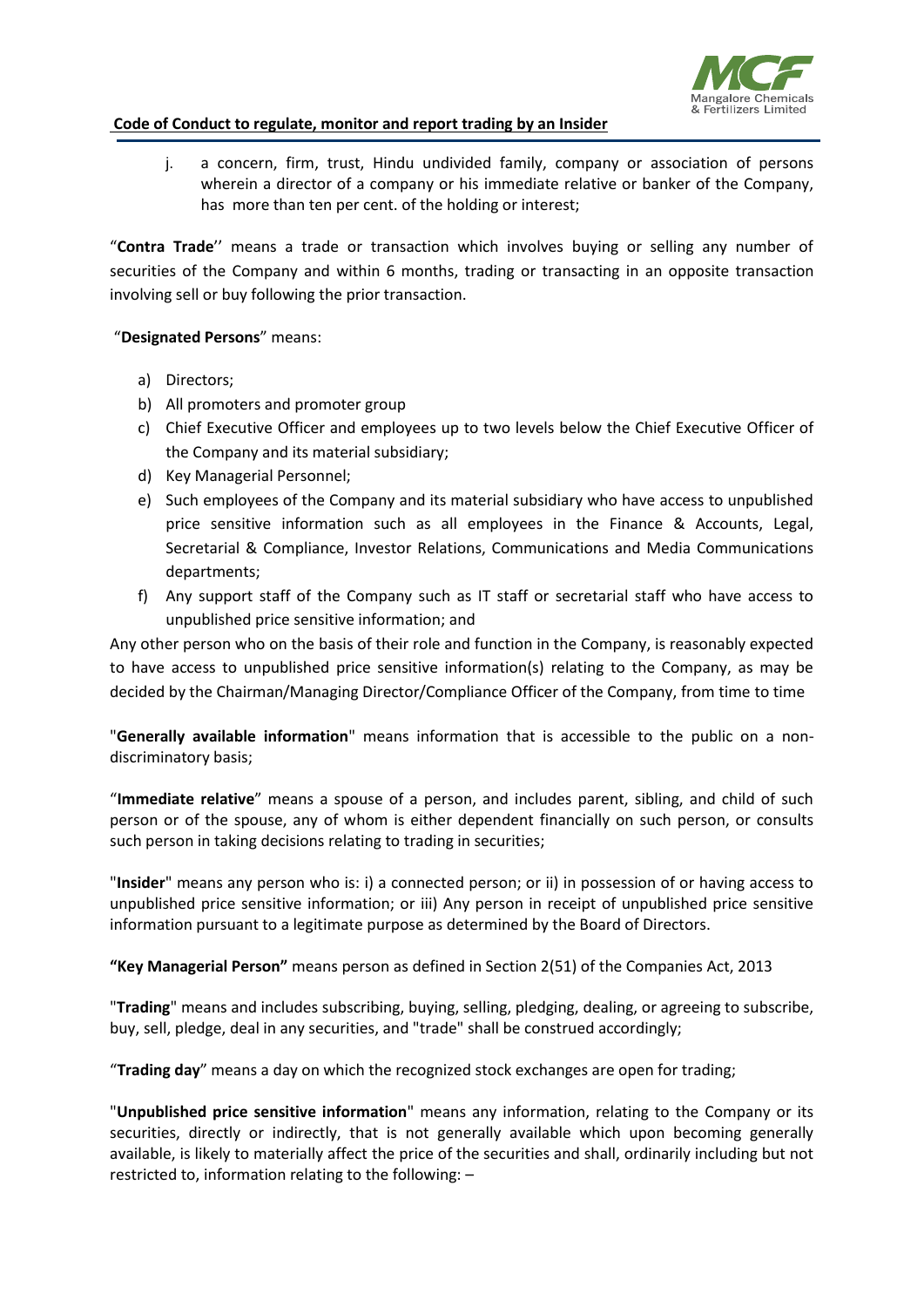

- i. financial results;
- ii. dividends;
- iii. change in capital structure;
- iv. mergers, de-mergers, acquisitions, delistings, disposals and expansion of business and such other transactions;
- v. changes in key managerial personnel; and

"**Material financial relationship**" shall mean a relationship in which one person is a recipient of any kind of payment such as by way of a loan or gift from a designated person during the immediately preceding twelve months, equivalent to at least 25% of the annual income of such designated person but shall exclude relationships in which the payment is based on arm's length transactions

**"Regulations"** shall mean the Securities & Exchange Board of India (Prohibition of Insider Trading) Regulations, 2015 and any amendments thereto.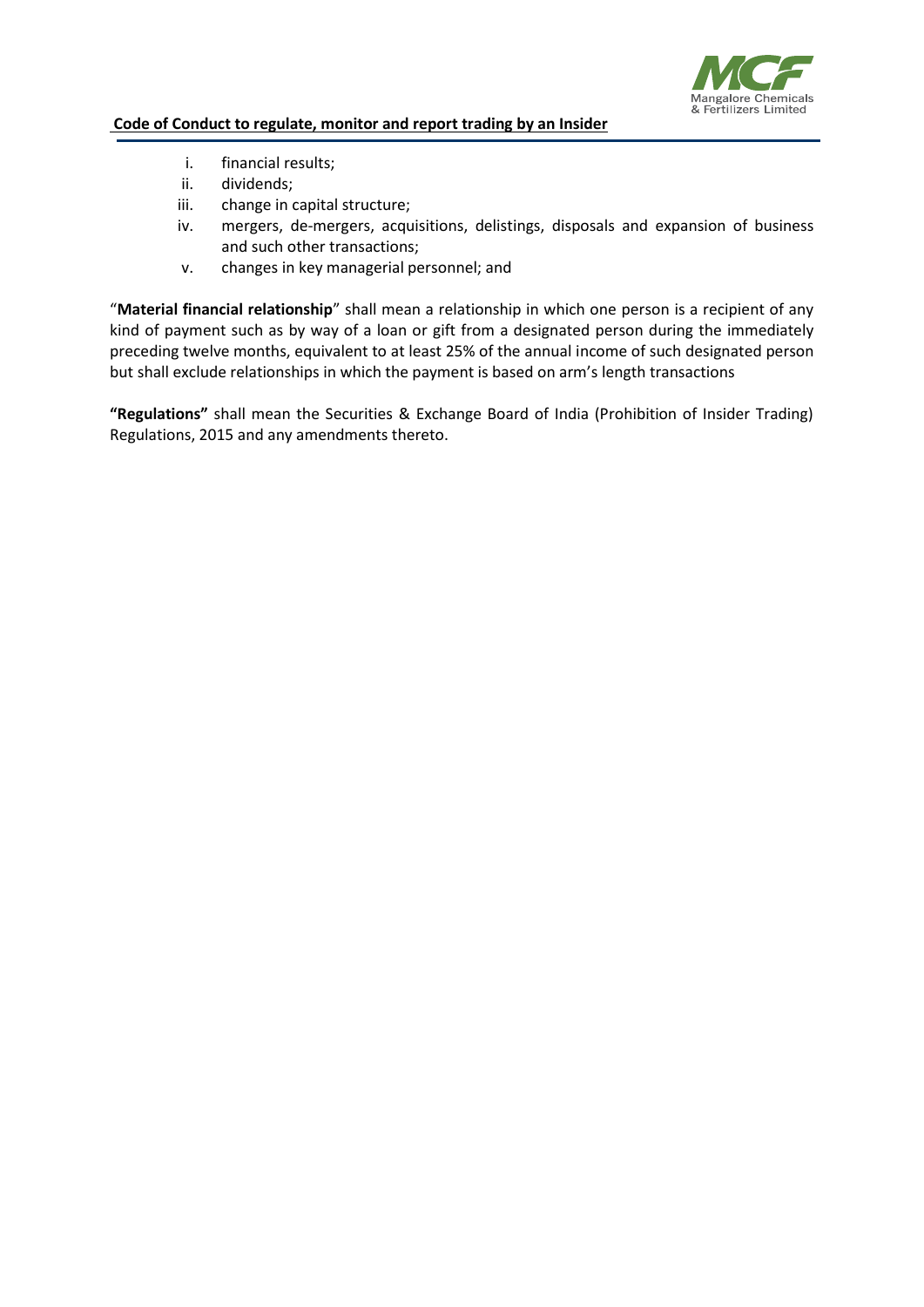

### **3** RESTRICTION ON COMMUNICATION AND TRADING BY INSIDERS

#### 3.1 **Preservation of unpublished price sensitive information.**

- 3.1.1 All information shall be handled within the organization on a need-to-know basis and no insider shall communicate, provide, or allow access to any unpublished price sensitive information, relating to Company or Company's securities, to any person including other insiders except where such communication is in furtherance of legitimate purposes, performance of duties or discharge of legal obligations.
- 3.1.2 An unpublished price sensitive information may be communicated, provided, allowed access to or procured, in connection with a transaction that would:–
	- a. entail an obligation to make an open offer under the takeover regulations where the Board is of informed opinion that the proposed transaction sharing of such information is in the best interests of the Company;
	- b. not attract the obligation to make an open offer under the takeover regulations but where the Board is of informed opinion that the proposed transaction is in the best interests of the Company and the information that constitute unpublished price sensitive information is disseminated to be made generally available at least two trading days prior to the proposed transaction being effected in such form as the Board may determine to be adequate and fair to cover all relevant and material facts.
- 3.1.3 However, the Board shall, wherever necessary, require the parties to execute agreements to contract confidentiality and non-disclosure obligations on the part of such parties and such parties shall keep information so received confidential, except for this limited purpose and shall not otherwise trade in securities of the Company when in possession of unpublished price sensitive information.
- 3.1.4 The board of directors or every person required to handle unpublished price sensitive information shall maintain a structured digital database containing the nature of unpublished price sensitive information and the names of such persons who have shared the information and also the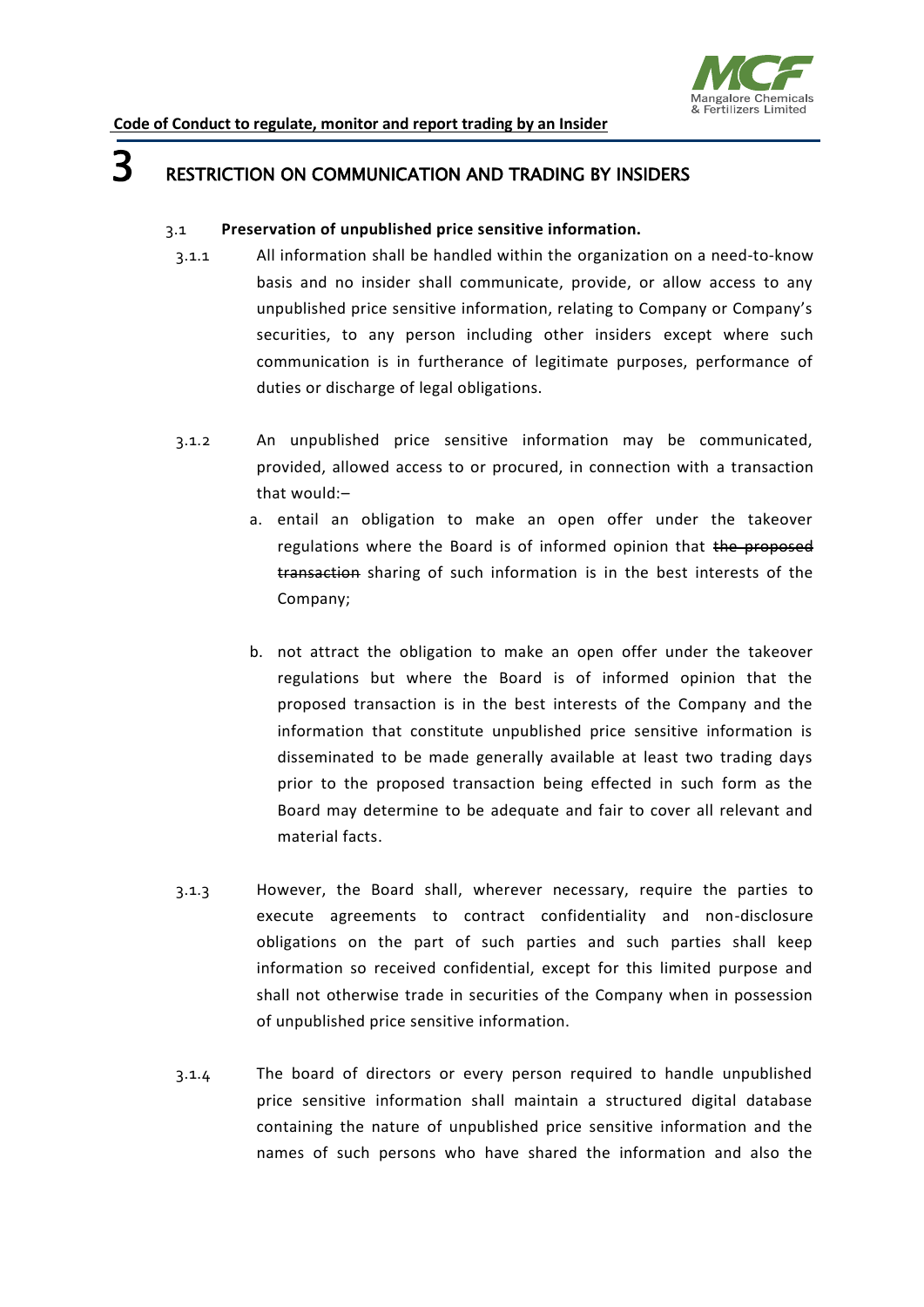

names of such persons with whom information is shared under this regulation along with the Permanent Account Number or any other identifier authorized by law where Permanent Account Number is not available. Such database shall not be outsourced and shall be maintained internally with adequate internal controls and checks such as time stamping and audit trails to ensure non-tampering of the database.

#### 3.2 **Trading when in possession of unpublished price sensitive information.**

3.2.1 No insider shall trade in securities of the Company when in possession of unpublished price sensitive information:

> Provided that the insider may prove his innocence by demonstrating the circumstances including the following: –

> (i) the transaction is an off-market inter-se transfer between promoters who were in possession of the same unpublished price sensitive information without being in breach of this code and both parties had made a conscious and informed trade decision;

(ii) in the case of non-individual insiders: –

(a) the individuals who were in possession of such unpublished price sensitive information were different from the individuals taking trading decisions and such decision-making individuals were not in possession of such unpublished price sensitive information when they took the decision to trade; and

(b) appropriate and adequate arrangements were in place to ensure that this code is not violated and no unpublished price sensitive information was communicated by the individuals possessing the information to the individuals taking trading decisions and there is no evidence of such arrangements having been breached;

(iii) the trades were pursuant to a trading plan

#### 3.3 **Trading Plans.**

3.3.1 An insider shall be entitled to formulate a trading plan and present it to the Compliance Officer for approval and public disclosure pursuant to which trades may be carried out on his behalf in accordance with such plan.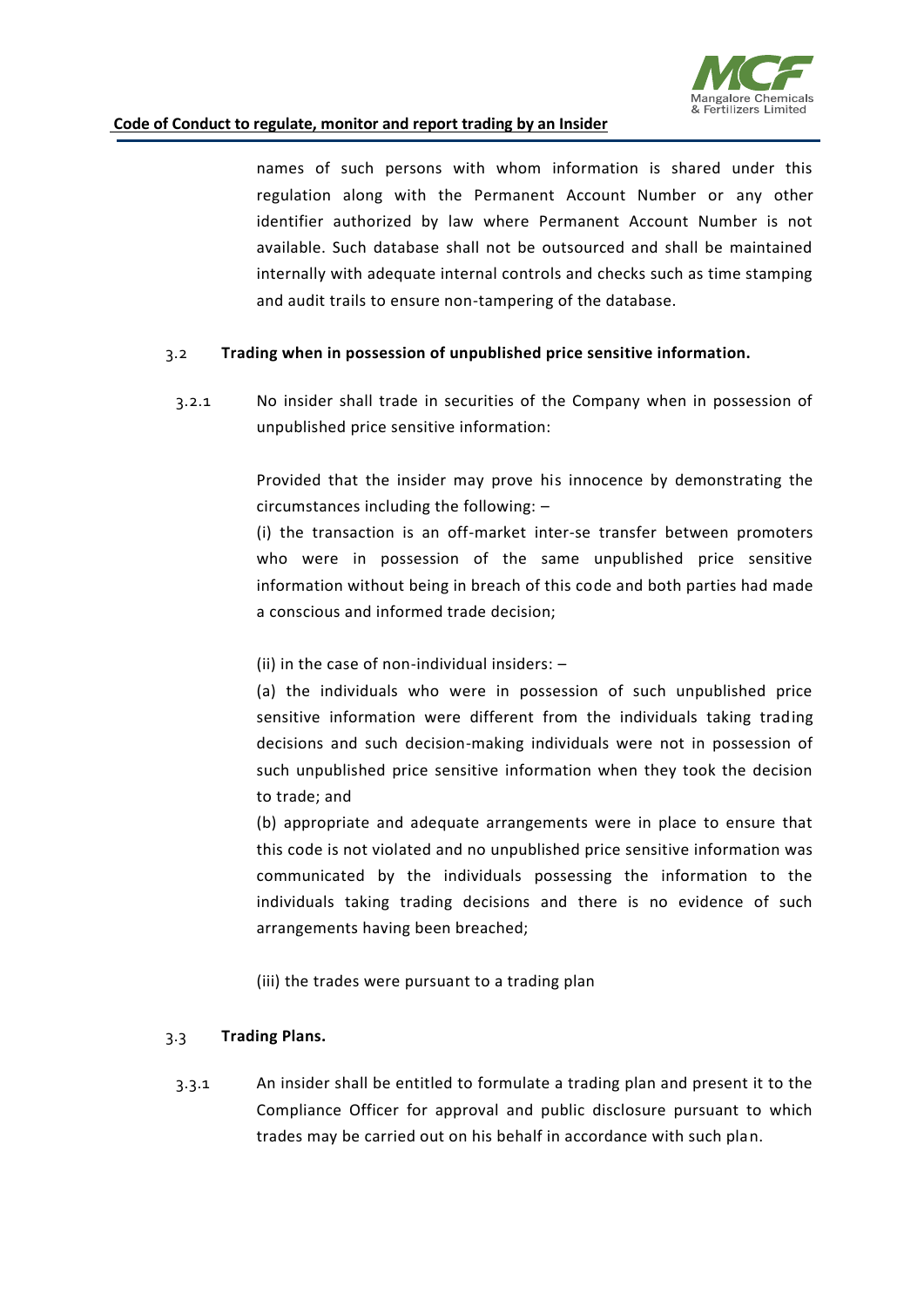

- 3.3.2 Such trading plan shall:–
	- i. not entail commencement of trading on behalf of the insider earlier than six months from the public disclosure of the plan;
	- ii. not entail trading for the period between the twentieth trading day prior to the last day of any financial period for which results are required to be announced by the issuer of the securities and the second trading day after the disclosure of such financial results;
	- iii. entail trading for a period of not less than twelve months;
	- iv. not entail overlap of any period for which another trading plan is already in existence;
	- v. set out either the value of trades to be effected or the number of securities to be traded along with the nature of the trade and the intervals at, or dates on which such trades shall be effected; and
	- vi. not entail trading in securities for market abuse.
- 3.3.3 The Compliance Officer shall consider the Trading Plan made as above and shall approve it forthwith. However, he shall be entitled to take express undertakings as may be necessary to enable such assessment and to approve and monitor the implementation of the plan as per provisions of the Regulations. Pre-clearance of trades and Trading Window norms shall not be required for a trade executed as per an approved trading plan.
- 3.3.4 The Trading Plan once approved shall be irrevocable and the Insider shall mandatorily have to implement the plan, without being entitled to either deviate from it or to execute any trade in the securities outside the scope of the trading plan.
- 3.3.5 However, the implementation of the trading plan shall not be commenced, if at the time of formulation of the plan, the Insider is in possession of any unpublished price sensitive information and the said information has not become generally available at the time of the commencement of implementation. The commencement of the Plan shall be deferred until such unpublished price sensitive information becomes generally available. Further, the Insider shall also not be allowed to deal in securities of the Company, if the date of trading in securities of the Company, as per the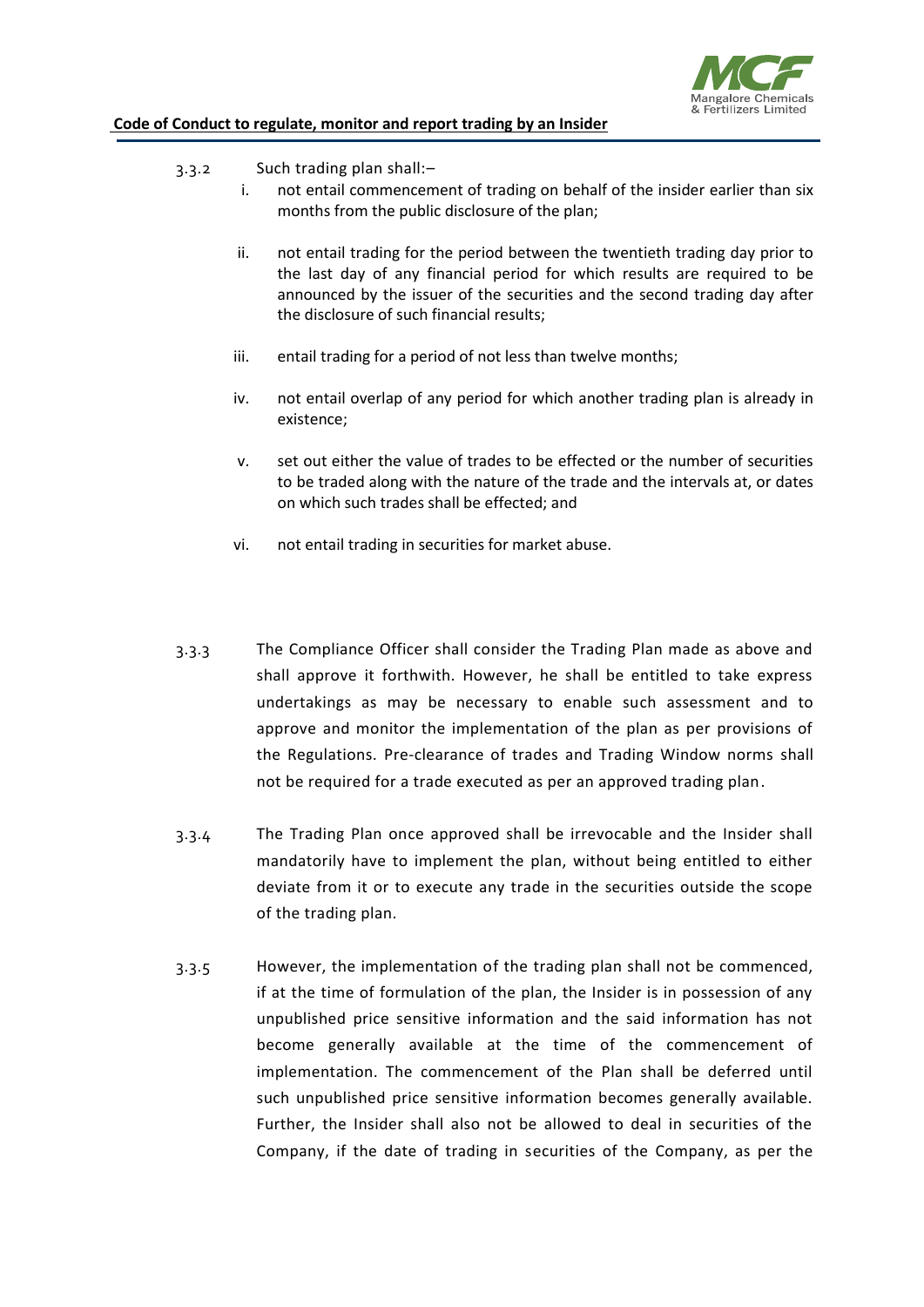

approved Trading Plan, coincides with the date of closure of Trading Window announced by the Compliance Officer.

3.3.6 Upon approval of the trading plan, the compliance officer shall notify the plan to the stock exchanges on which the securities are listed.

#### 3.4 **Trading Window and Window Closure**

- 3.4.1 The trading period, i.e. the trading period of the stock exchanges, called 'trading window", is available for trading in the Company's securities. The Trading window of the Company shall close from the end of every quarter till 48 hours after the declaration of financial results. The trading window shall be also closed for such period as may be determined by the Compliance Officer when he determines that Designated Persons can reasonably be expected to have possession of unpublished price sensitive information or a class of Designated Persons can be reasonably expected to possess UPSI till 48 hours after the UPSI is made public.
- 3.4.2 All Designated Persons shall conduct all their dealings in the securities of the Company only in a valid trading window and shall not deal in any transaction involving the purchase or sale of the Company's securities during the periods when the trading window is closed.
- 3.4.3 In case of ESOPs, exercise of option may be allowed in the period when the trading window is closed. However, sale of shares allotted on exercise of ESOPs shall not be allowed when trading window is closed.
- 3.4.4 The Compliance Officer after taking into account various factors including the unpublished price sensitive information in question becoming generally available and being capable of assimilation by the market, shall decide the timing for re-opening of the trading window, however in any event it shall not be earlier than forty-eight hours after the information becomes generally available.
- 3.4.5 It shall be the responsibility of the Designated Persons to advice their Immediate Relatives of Trading Window period closures.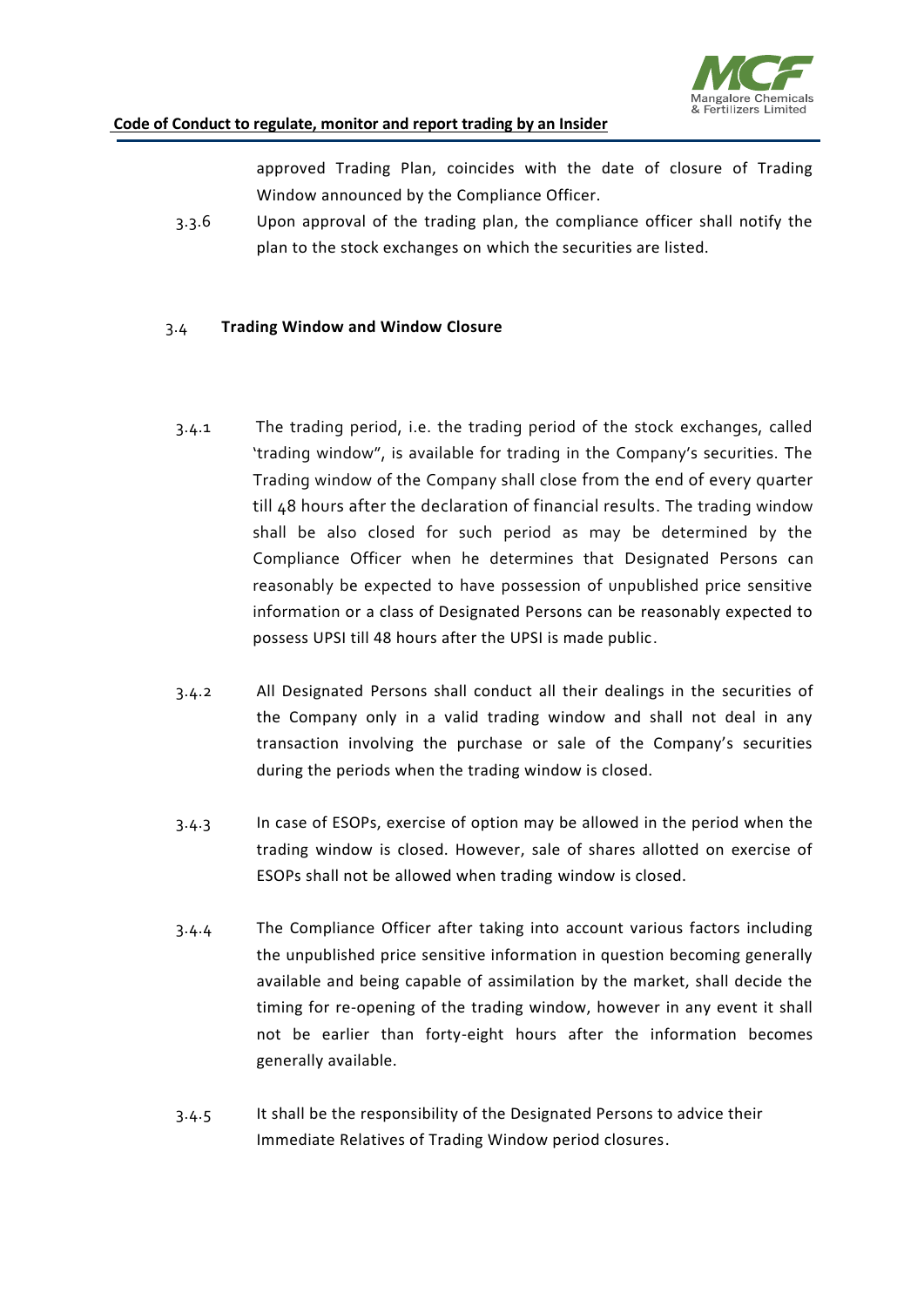

3.4.6 The trading window restrictions shall not apply in respect of transactions (a) specified in clauses (i) to (iv) and (vi) of the proviso to sub-regulation (1) of regulation 4 of the Insider Trading Regulations and in respect of a pledge of shares for a bona fide purpose such as raising of funds, subject to pre-clearance by the Compliance Officer and compliance with the respective regulations made by SEBI; (b) which are undertaken in accordance with respective regulations made by SEBI such as acquisition by conversion of warrants or debentures, subscribing to rights issue, further public issue, preferential allotment or tendering of shares in a buy-back offer, open offer, delisting offer or transactions which are undertaken through such other mechanism as may be specified by SEBI from time to time.

#### 3.5 **Pre-clearance of trades**

- 3.5.1 All Designated Persons, who intend to deal in the securities of the Company when the trading window is open and if the value of the proposed trades is above 10,000 shares or up to Rs. 5 Lakh (market value), whichever is less, should pre-clear the transaction.
- 3.5.2 The pre- clearance procedure shall be hereunder:
	- i. An application may be made in the prescribed Form (Annexure 1) to the Compliance officer indicating the estimated number of securities that the Designated Persons intends to deal in, the details as to the depository with which he has a security account, the details as to the securities in such depository mode and such other details as may be required by any rule made by the company in this behalf.
	- ii. A declaration (Annexure 2) shall be executed in favour of the Company along with the application for pre-clearance.
	- iii. The Compliance Officer, if satisfied that the applicant is not in possession of any unpublished price sensitive information, may grant the approval.

However, the approval shall not be accorded without seeking consent of

- a. the Chairman of the Audit Committee, where the pre-clearance is sought by any Director or the Chairman of the Board;
- b. the Chairman of the Board, where the pre-clearance is sought by the Chairman of the Audit Committee.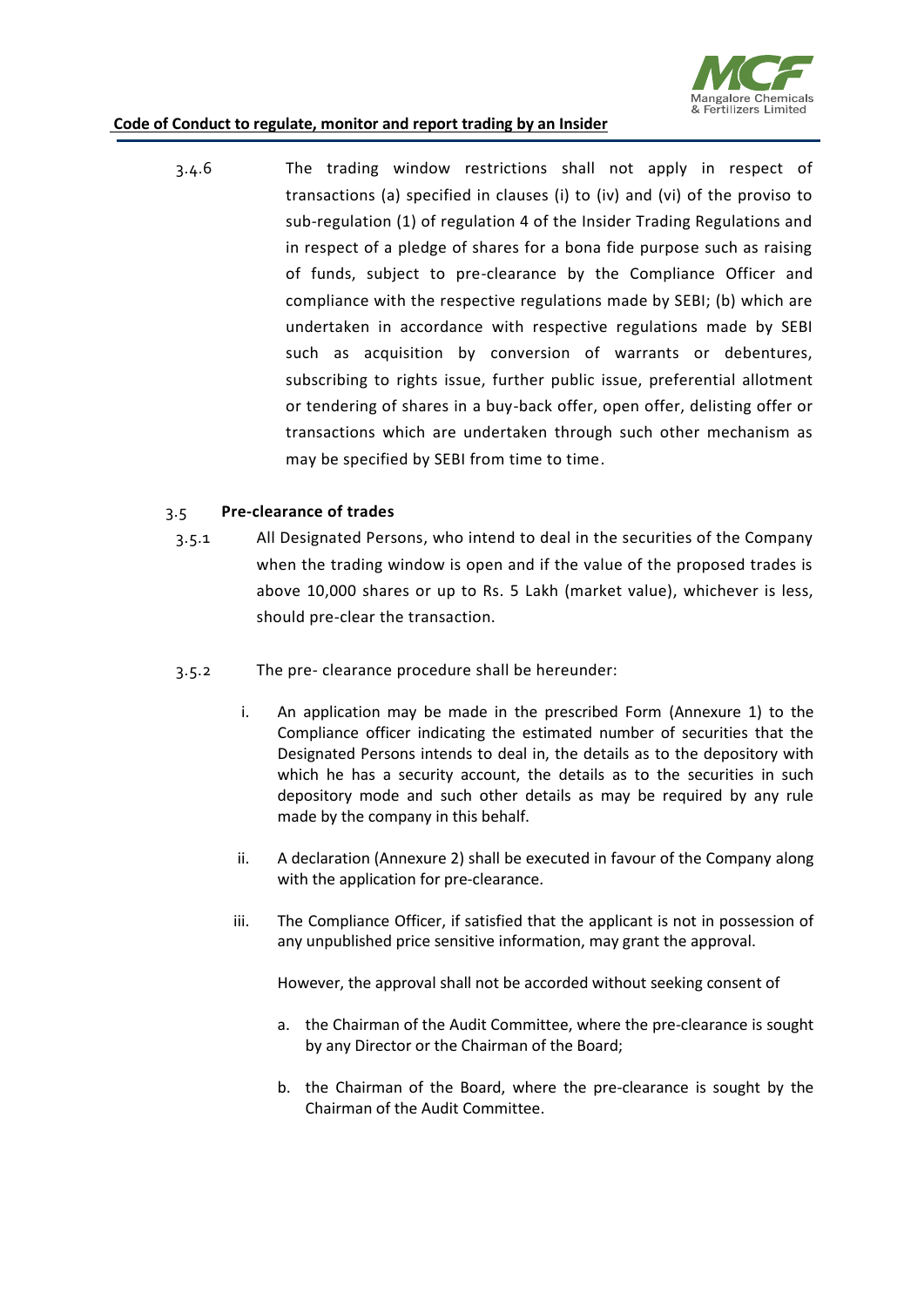

- 3.5.3 All Designated Persons shall execute the trades within 7 (seven) trading days for which pre-clearance is given, failing which fresh pre-clearance would be needed for the trades to be executed.
- 3.5.4 The Designated Persons shall report within 2 (two) days, the details of such deal or of the fact of transaction is not undertaken, to the Compliance **Officer**
- 3.5.5 The disclosures to be made by any person under this Code shall include those relating to trading by such person's immediate relatives, and by any other person for whom such person takes trading decisions.
- 3.5.6 In case trading in securities is necessitated by personal emergency, the holding period of six months as specified above may be waived by the Compliance Officer after recording in writing his/her reasons in this regard. An application for waiver of holding period shall be made to the Compliance Officer through concerned Departmental Head in the prescribed Form (Annexure-3).
- 3.5.7 The disclosures of trading in securities shall also include trading in derivatives of securities and the traded value of the derivatives shall be taken into account.
- 3.5.8 All Designated Persons who buy or sell any number of shares of the Company shall not enter into a contra trade (opposite transaction i.e. sell or buy any number of shares) during the next six months following the prior transaction. In case of any contra trade be executed, inadvertently or otherwise, in violation of such a restriction, the profits from such trade shall be liable to be disgorged for remittance to the Securities and Exchange Board of India (SEBI) for credit to the Investor Protection and Education Fund administered by SEBI under the Act. Provided that this shall not be applicable for trades pursuant to exercise of stock options.

#### 3.6 **Role of Compliance Officer**

3.6.1 The Compliance Officer shall report on insider trading to the Board of Directors of the Company and in particular, shall provide reports to the Chairman of the Audit Committee, if any, or to the Chairman of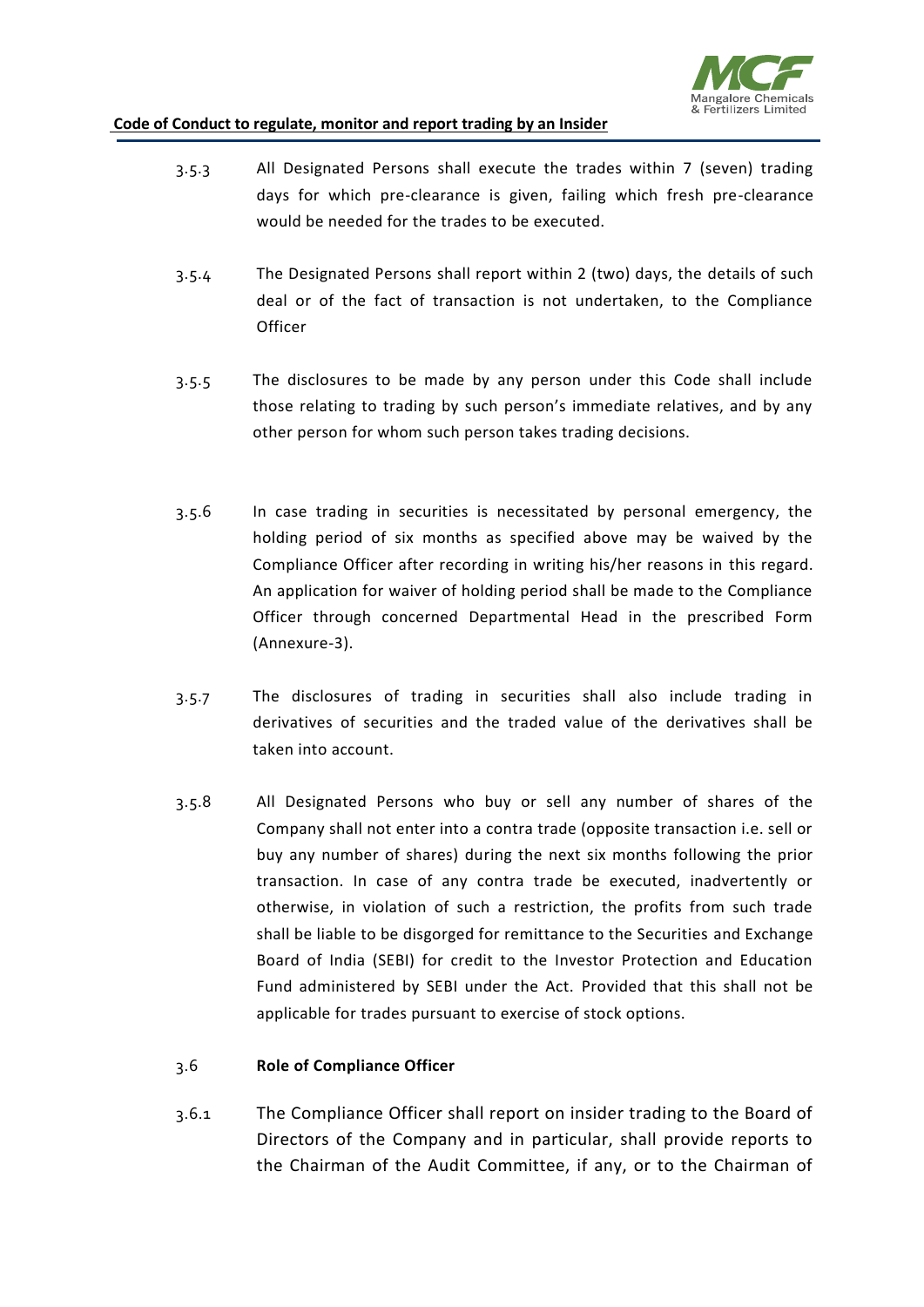

the Board of Directors at such frequency as may be stipulated by the Board of Directors but not less than once in a year.

- 3.6.2 The Compliance Officer is responsible for compliance of policies, procedures, monitoring adherence to the rules for the preservation of UPSI, monitoring of trades and the implementation of the codes specified in these regulations under the overall supervision of the Board of the Company.
- 3.6.3 The Compliance Officer shall maintain records of, Designated Persons and any changes made to the list of Designated Persons, all the declarations submitted in the appropriate form given by the Designated Persons
- 3.6.4 The Compliance Officer shall in consultation with the chairman and/or managing director and the Board specify prohibited period (i.e. closure of the Trading Window) from time to time and make announcement/s thereof ensuring that prohibited period is intimated to all concerned before the commencement of the said period.
- 3.6.5 The Compliance Officer shall implement punitive measures or disciplinary action prescribed for any violation or contravention of this Code.
- 3.6.6 The Compliance Officer shall assist all employees in addressing any clarifications regarding the Securities & Exchange Board of India (Prohibition of Insider Trading) Regulations, 2015 and the Company's Code of Conduct.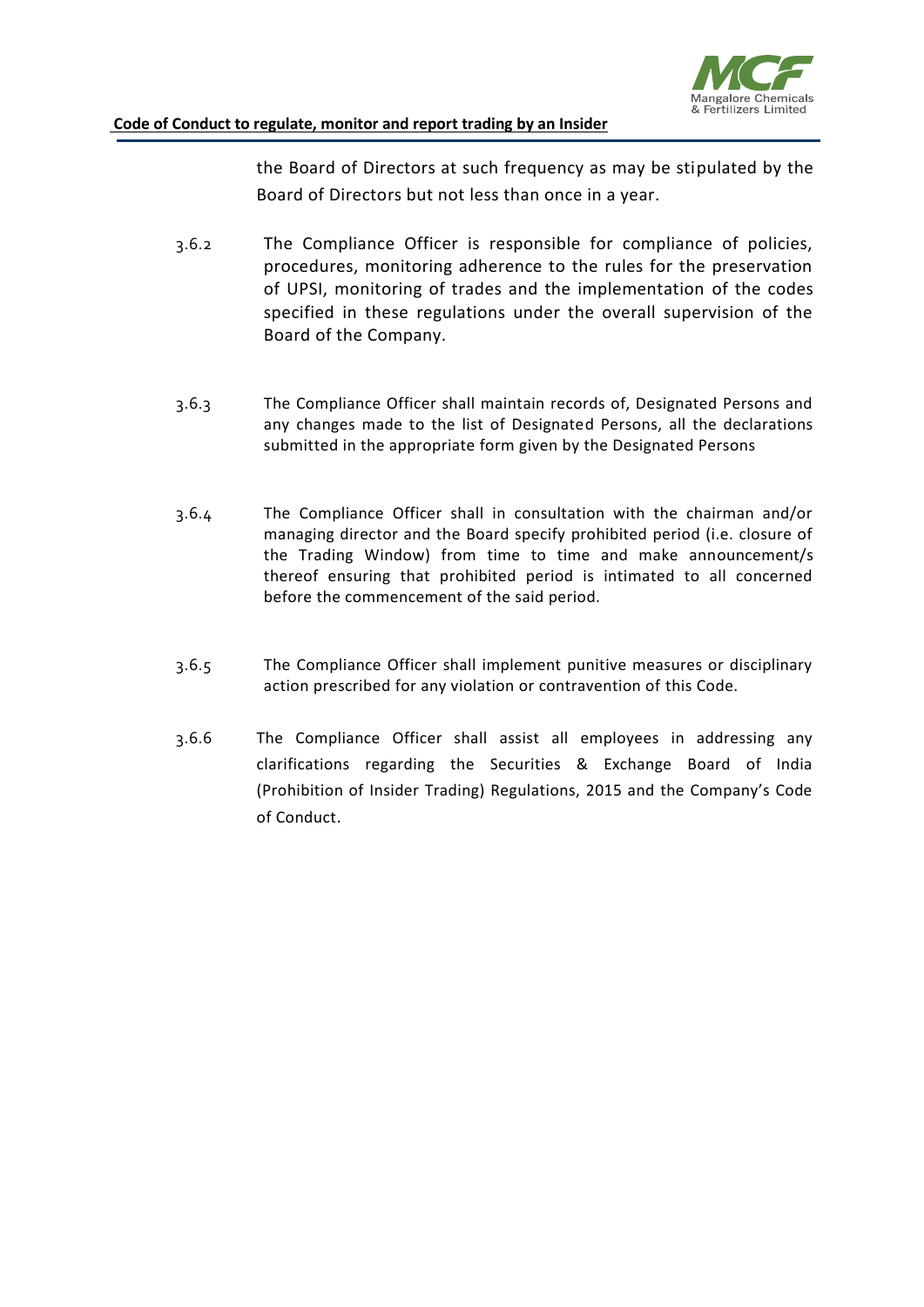

### $4$  DISCLOSURE REQUIREMENTS

#### 4.1 **Initial Disclosure**

- 4.1.1 Every person on appointment as a key managerial personnel or a director of the Company or upon becoming a promoter shall disclose his holding of securities of the Company as on the date of appointment or becoming a promoter, to the Company within seven days of such appointment or becoming a promoter in the prescribed Form (Annexure 4).
- 4.1.2 The Designated Persons are required to provide one time declaration containing names of educational institutions from which the Designated Persons have graduated and names of their past employers, if applicable, PAN and names of immediate relatives, persons with whom designated person(s) shares a Material Financial Relationship, PAN and phone, mobile and cell numbers used by them in (Annexure 5).

#### 4.2 **Continual Disclosure**

4.2.1 Every Designated Person of the Company shall disclose to the Company the number of such securities acquired or disposed of within two trading days of such transaction if the value of the securities traded, whether in one transaction or a series of transactions over any calendar quarter, aggregates to a traded value in excess of ten lakh rupees or such other value as may be specified in the prescribed Form (Annexure 6).

> It is clarified for the avoidance of doubts that the disclosure of the incremental transactions after any disclosure under this sub-regulation, shall be made when the transactions effected after the prior disclosure cross the threshold specified in 4.2.1 above.

4.2.2 All Designated Persons of the Company are also required to give periodic disclosures of all holdings in securities of the Company as on March 31 every year on or "before April 15th", in the prescribed Form (Annexure 7) :

> All Designated Persons of the Company are also required to give the details of Immediate relatives and persons with whom such Designated Persons shares a Material Financial Information in within 30 days of close of every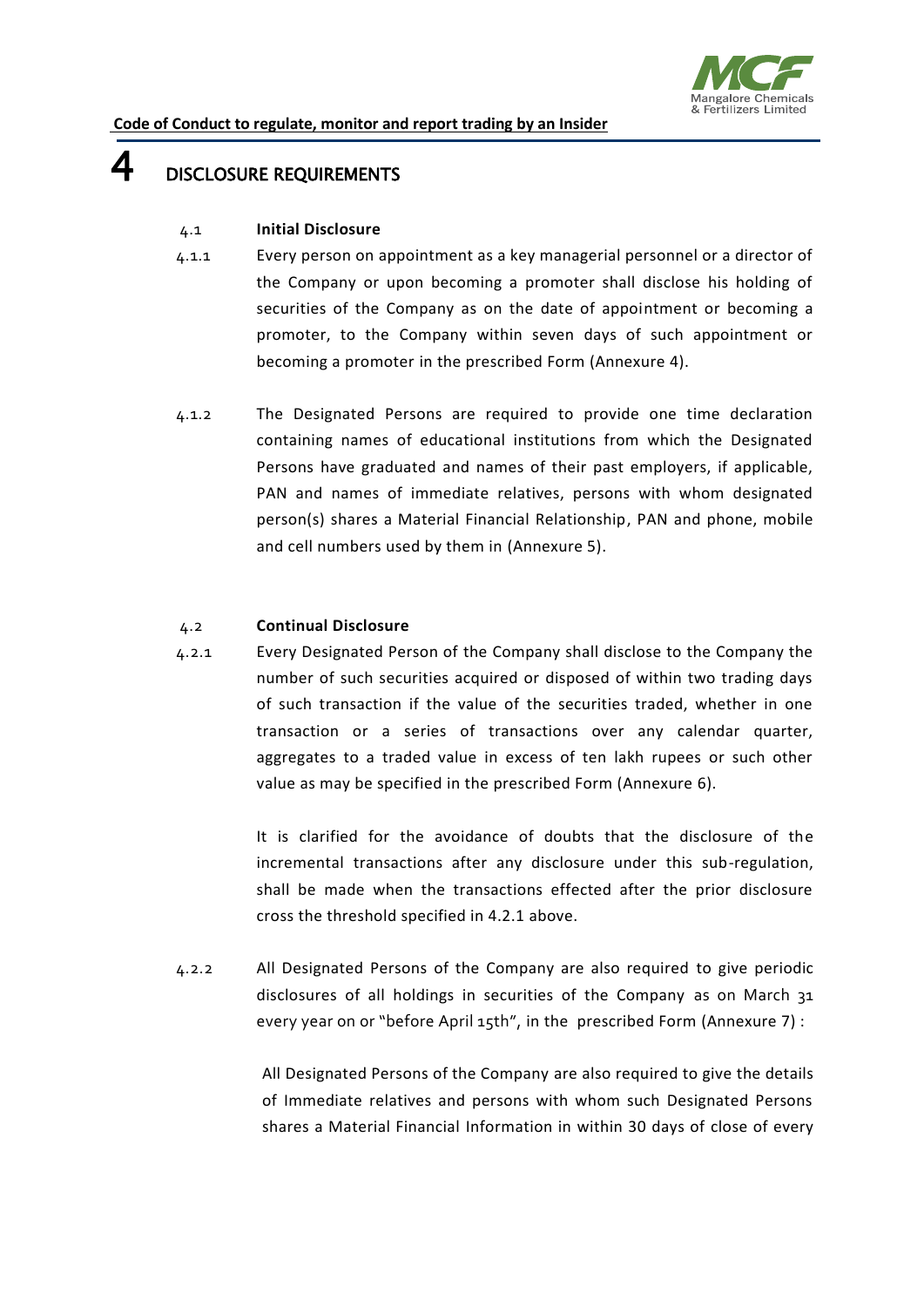

financial year and within 15 days of any change in such information as submitted to the Company in the prescribed form (Annexure 8).

4.2.3 The disclosures to be made by any person under this clause shall include those relating to trading by such person's immediate relatives, and by any other person for whom such person takes trading decisions. The disclosures of trading in securities shall also include trading in derivatives of securities

#### 4.3 **Disclosure by the Company**

Within 2 days of the receipt of intimation under 4.2.1 or acquisition of allotment or sale of shares or voting rights, as the case may be, the Compliance Officer shall disclose to all Stock Exchanges, the information received.

#### 4.4 **Disclosures by other connected persons.**

The Compliance Officer may require any other connected person or class of connected persons to make disclosures of holdings and trading in securities of the Company in such form and at such frequency as he may deem fit in order to monitor compliance with these regulations in the prescribed Form (Annexure 9).

#### 4.5 **Maintenance of records of disclosures**

The Compliance Officer shall maintain records of all the declarations in the appropriate form given by the Designated Persons for a minimum period of five years.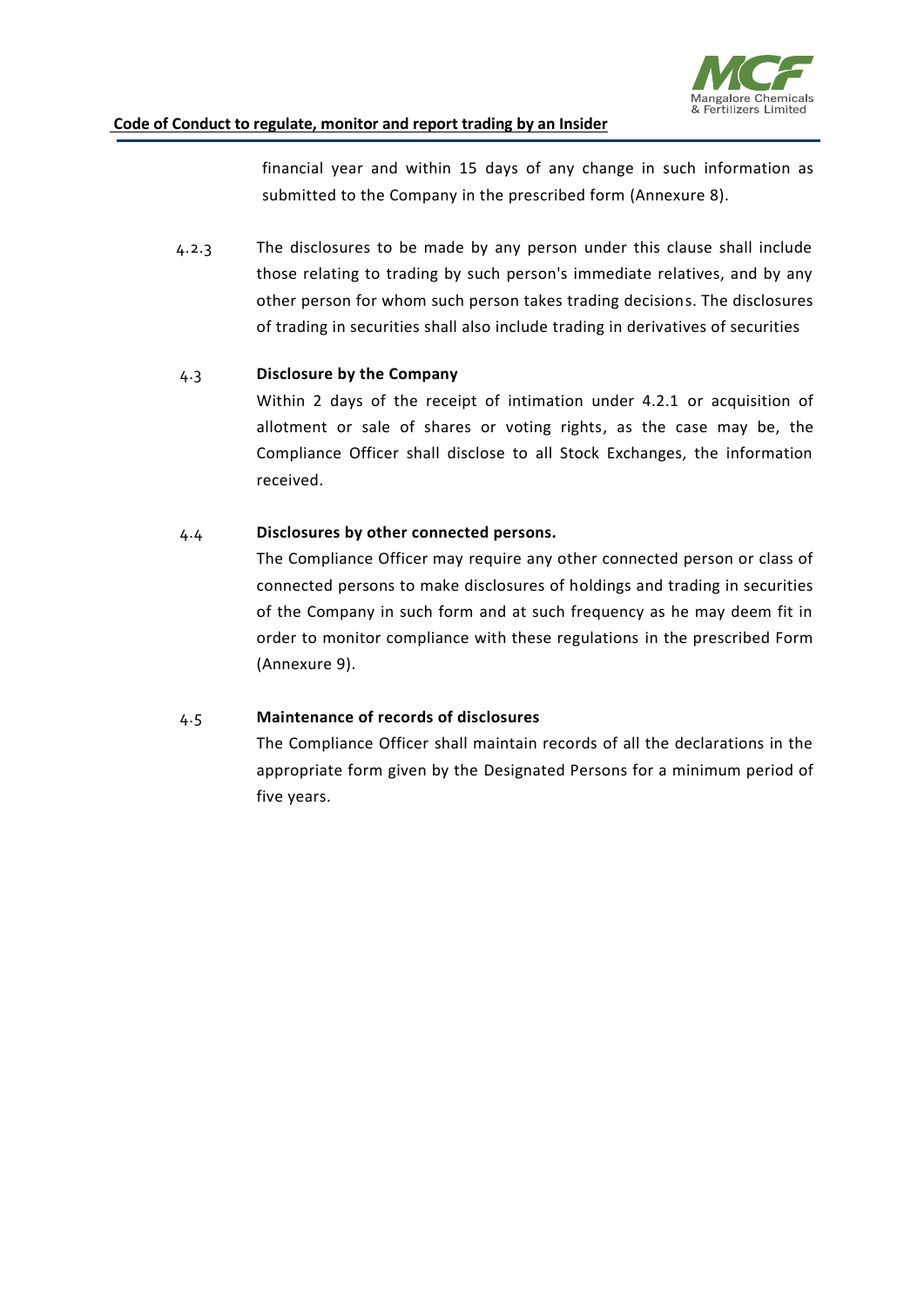

## 5 CODE OF PRACTICES AND PROCEDURE FOR FAIR DISCLOSURE

In order to conduct business in a fair and transparent manner with a view to protect the interest of all the stakeholders in the Company, Designated Persons and connected persons shall adhere to the following principles of fair disclosure of unpublished price sensitive information in letter as well as in spirit:

- 1. Ensure prompt public disclosure of unpublished price sensitive information that would impact price discovery no sooner than credible and concrete information comes into being, in order to make such information generally available.
- 2. Ensure Uniform and universal dissemination of unpublished price sensitive information to avoid selective disclosure.
- 3. The Company Secretary / Compliance Officer of the Company as the Chief Investor Relations officer shall deal with dissemination of information and disclosure of unpublished price sensitive information.
- 4. Make prompt dissemination of unpublished price sensitive information that gets disclosed selectively, inadvertently or otherwise to make such information generally available.
- 5. Provide appropriate and fair response to queries on news reports and requests for verification of market rumours by regulatory authorities.
- 6. Ensure that information shared with analysts and research personnel, if any, is not unpublished price sensitive information.
- 7. Develop and follow best practices to make transcripts or records of proceedings of meetings with analysts and other investor relations conferences on the official website to ensure official confirmation and documentation of disclosures made.
- 8. Handle all unpublished price sensitive information on a need to- know basis.
- 9. The term "legitimate purpose" as referred in clause 3.1.1 above means sharing of unpublished price sensitive information in the ordinary course of business by an insider with Govt. authorities, courts & judicial bodies in a judicial or administrative proceeding or required to be disclosed by law or regulation, banks, customers, merchant bankers, legal advisors, auditors, advocates, insolvency professionals or other consultants, but not to evade or circumvent the restrictions in this Code.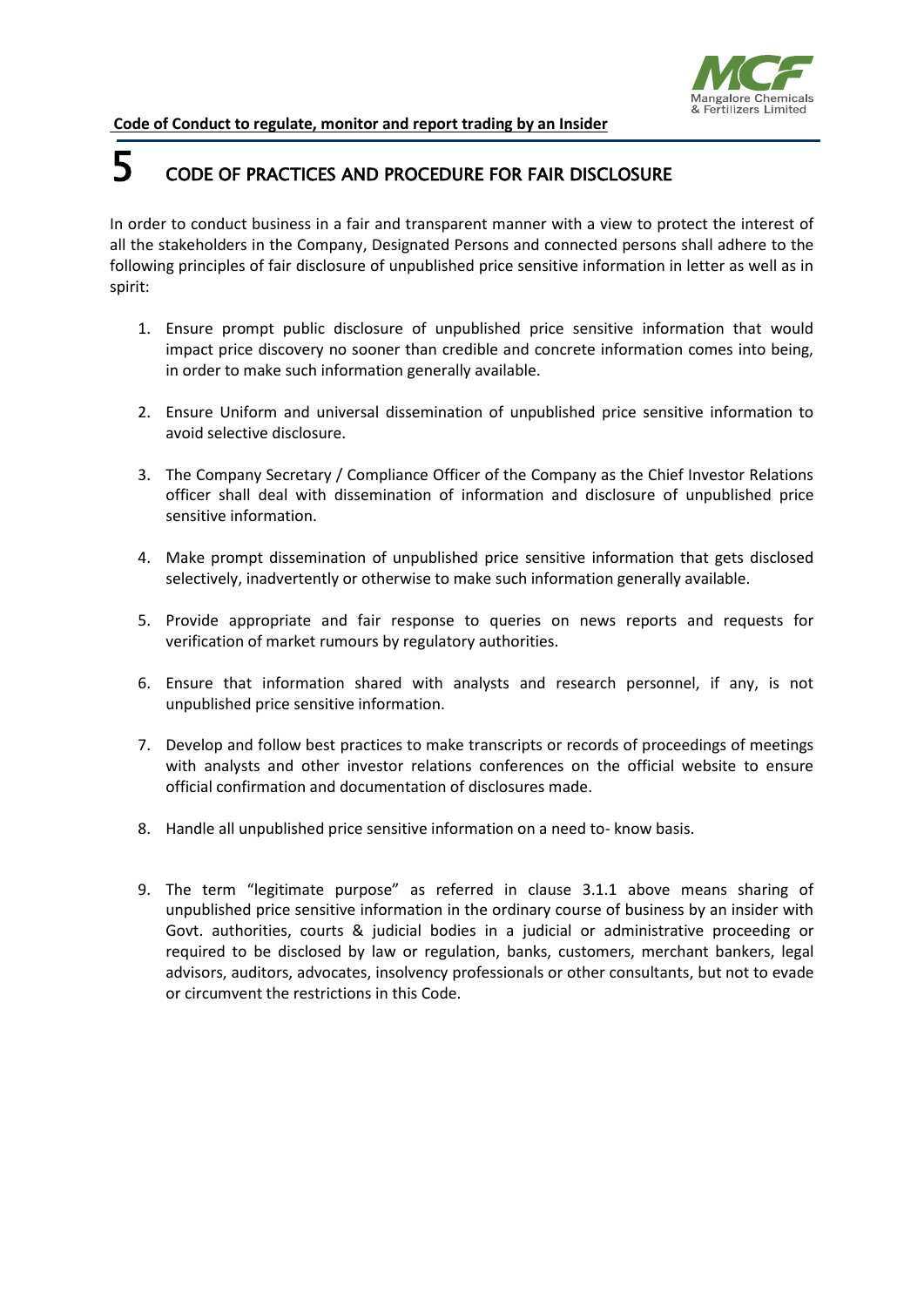

### **6** PROTECTION AGAINST RETALIATION AND VICTIMISATION

- 6.1 An individual, being a director, partner, regular or contractual employee, but not including an advocate (herein after referred to as an "Employee"), during employment with the Company may become privy to information relating to violation of insider trading laws and may file a Voluntary Information Disclosure Form in accordance with SEBI (Prohibition of Insider Trading) Regulations, 2015.
- 6.2 The Company does not subject such Employee to measures like discharge, termination, demotion, suspension, threats, harassment, directly or indirectly or discrimination, irrespective of whether the information is considered or rejected by the Board or he or she is eligible for a Reward under these regulations, for the following reasons;
- 6.2.1 filing a Voluntary Information Disclosure Form;
- 6.2.2 testifying in, participating in, or otherwise assisting or aiding SEBI in any investigation, inquiry, audit, examination or proceeding instituted or about to be instituted for an alleged violation of insider trading laws or in any manner aiding the enforcement action taken by SEBI; or
- 6.2.3 breaching confidentiality or provisions of any terms and conditions of employment or engagement solely to prevent Employee from cooperating with SEBI in any manner.
- 6.3 An Employee who believes that he or she has been subjected to retaliation or victimisation by the Company for reasons cited in clause 6.2.1 to 6.2.3 above, may approach the competent court or tribunal for appropriate relief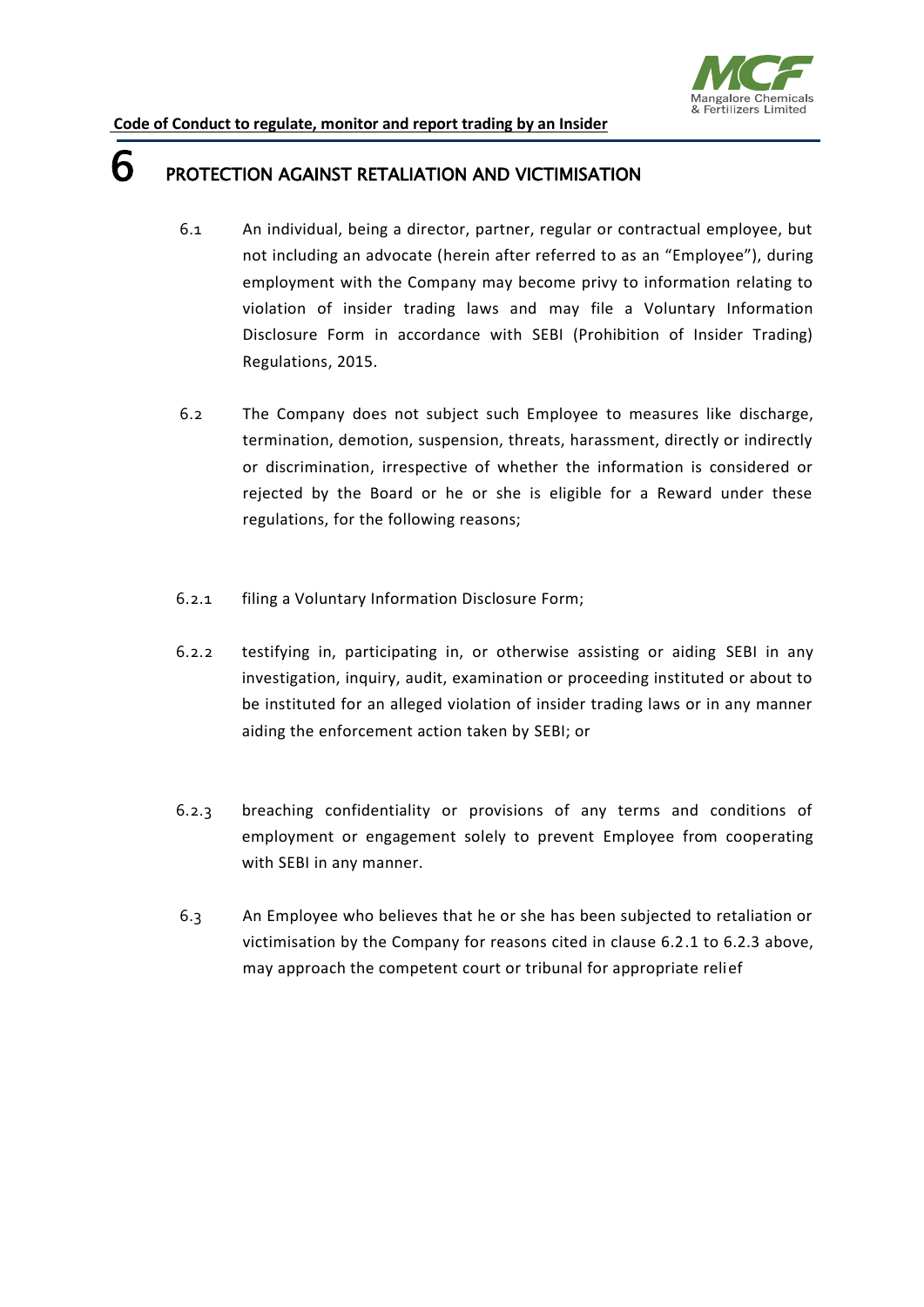

### **7** PENALTY FOR CONTRAVENTION OF THE CODE

- 7.1 Every Designated Person shall be individually responsible for complying with the provisions of the Code (including to the extent the provisions hereof are applicable to his/her dependents).
- 7.2 Any Designated Person who trades in securities or communicates any information for trading in securities, in contravention of this Code may be penalized and appropriate action may be taken by the Company.
- 7.3 Designated Person who violate the Code shall also be subject to disciplinary action by the Company, which may include wage freeze, suspension, ineligibility for future participation in employee stock option plans, etc. Any amount collected under this clause shall be remitted to SEBI for credit to the Investor Protection and Education Fund.

In case of any violation of these regulations the Company shall promptly inform Stock Exchanges where the concerned securities are traded, in such form and such manner as may be specified by the Board from time to time.

7.4 The action by the Company shall not preclude SEBI from taking any action in case of violation of SEBI (Prohibition of Insider Trading) Regulations, 2015.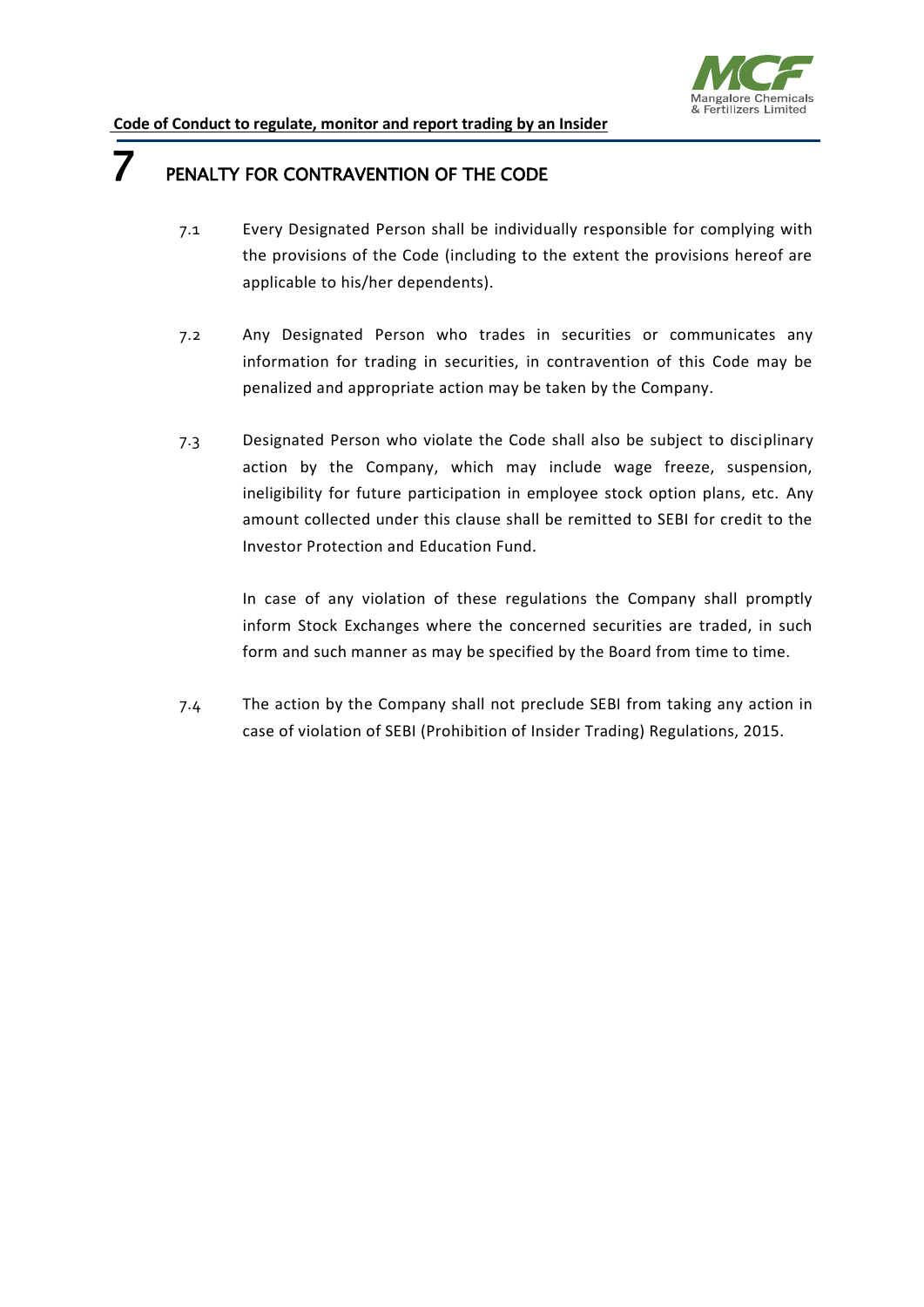

# 8 DISCLOSURES

This Code and any amendment thereof will be published on the Company's official website

Any amendment made to. Code of Practice and Procedure for Fair Disclosure shall be promptly intimated to Stock Exchanges where the securities of the Company are listed.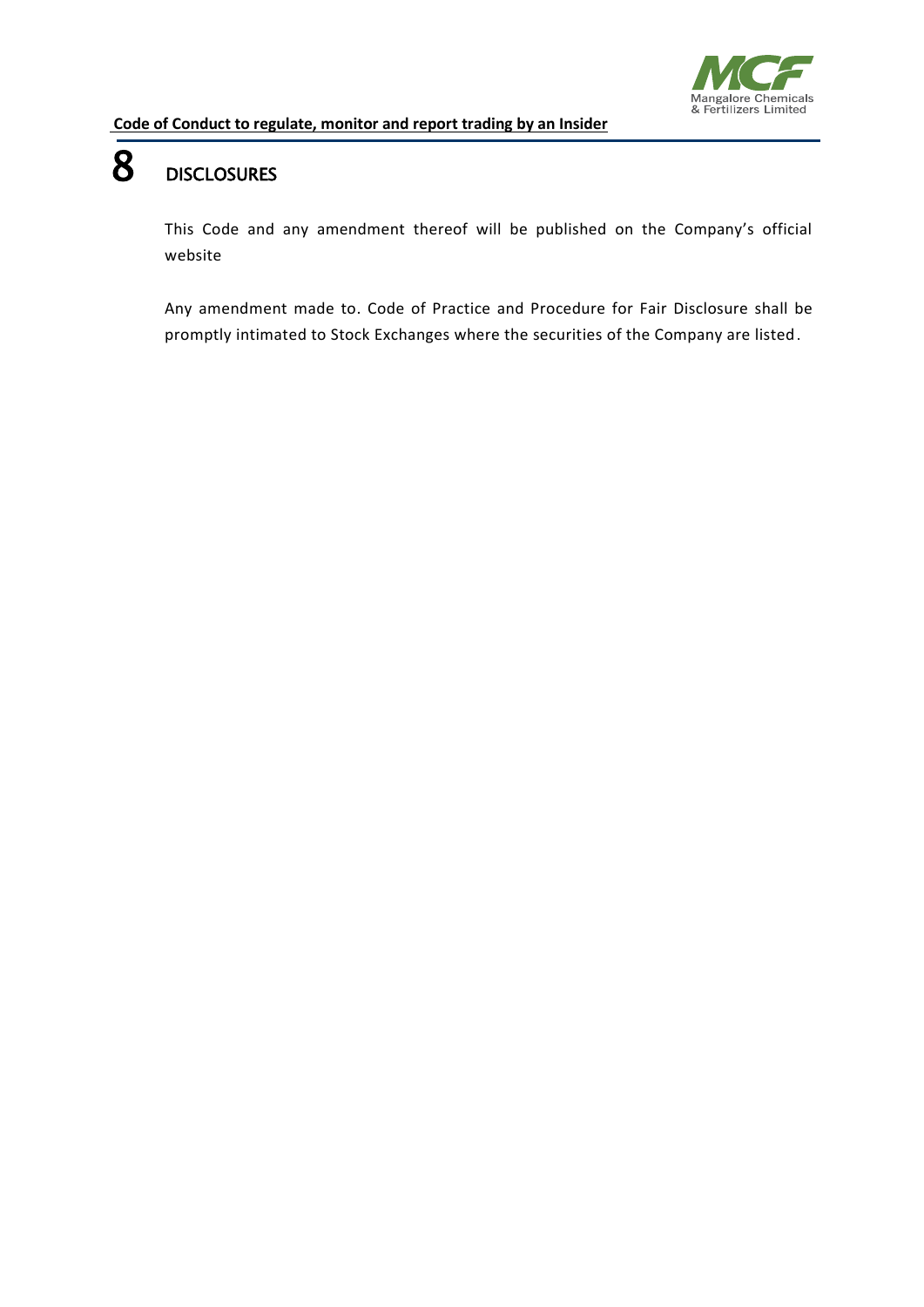

### **9** AMENDMENTS AND GOVERNING LAW

The Board of Directors, can amend this Code as and when deemed fit. Any or all provisions of this Code would be subject to revision / amendment in accordance with the Rules, Regulations, Notifications etc. on the subject as may be issued by relevant statutory authorities, from time to time.

In case of any amendment(s), clarification(s), circular(s) etc. issued by the relevant authorities, not being consistent with the provisions laid down under this Code, then such amendment(s), clarification(s), circular(s) etc. shall prevail upon the provisions hereunder and this Code shall stand amended accordingly from the effective date as laid down under such amendment(s), clarification(s), circular(s) etc.

This Code shall be governed by the SEBI (Prohibition of Insider Trading) Regulations, 2015, as may be in force for the time being or such other Rules / Regulations, as may be notified by SEBI from time to time.